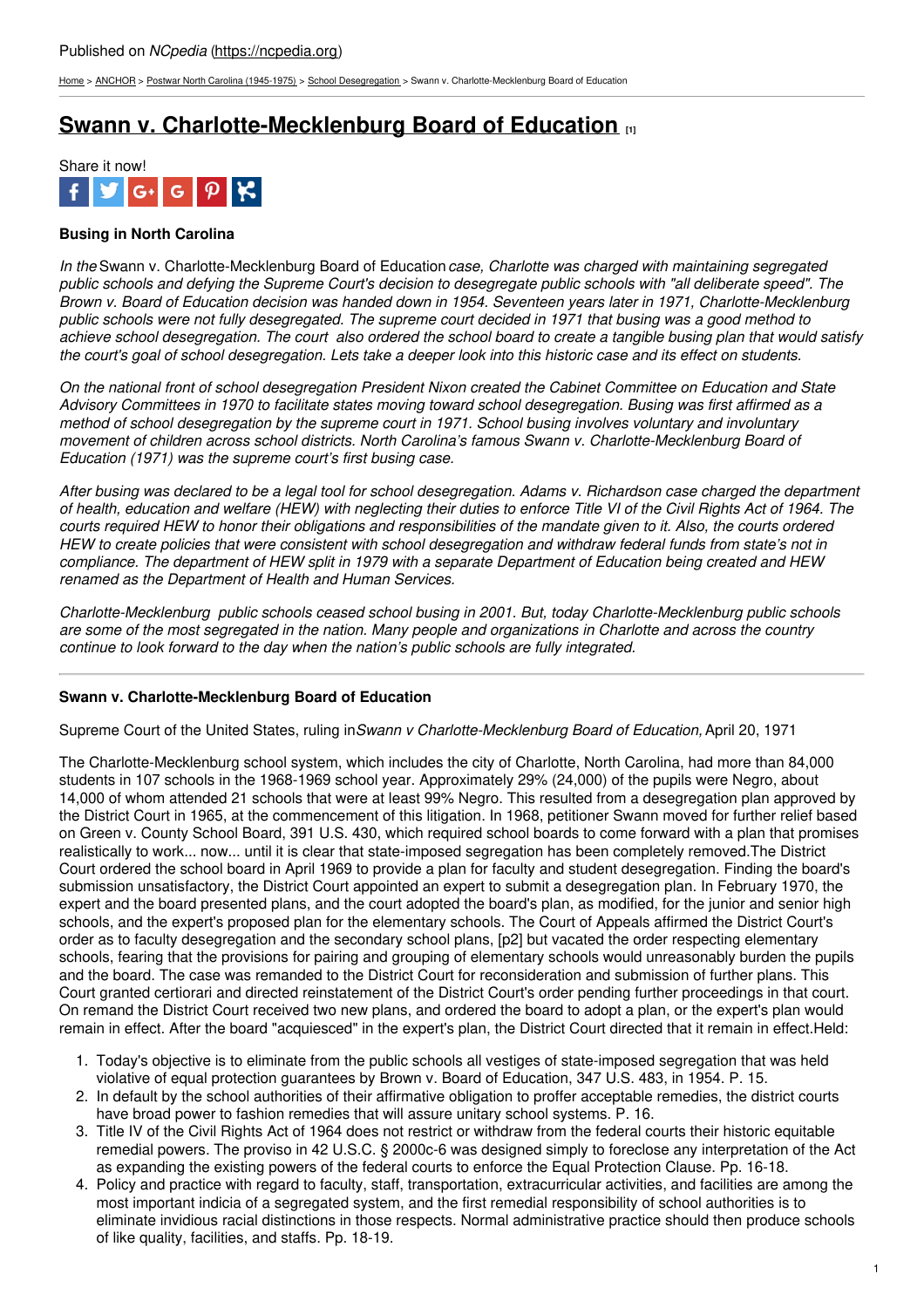- 5. The Constitution does not prohibit district courts from using their equity power to order assignment of teachers to achieve a particular degree of faculty desegregation. United States v. Montgomery County Board of Education, 395 U.S. 225, was properly followed by the lower courts in this case. Pp. 19-20.
- 6. In devising remedies to eliminate legally imposed segregation, local authorities and district courts must see to it that future school construction and abandonment are not used and do not serve to perpetuate or reestablish a dual system. Pp. 20-21. [p3]
- 7. Four problem areas exist on the issue of student assignment:
	- 1. **Racial quotas.** The constitutional command to desegregate schools does not mean that every school in the community must always reflect the racial composition of the system as a whole; here the District Court's very limited use of the racial ratio -- not as an inflexible requirement, but as a starting point in shaping a remedy - was within its equitable discretion. Pp. 22-25.
	- 2. **One-race schools.** While the existence of a small number of one-race, or virtually one-race, schools does not, in itself, denote a system that still practices segregation by law, the court should scrutinize such schools and require the school authorities to satisfy the court that the racial composition does not result from present or past discriminatory action on their part. Pp. 25-26.

An optional majority-to-minority transfer provision has long been recognized as a useful part of a desegregation plan, and to be effective such arrangement must provide the transferring student free transportation and available space in the school to which he desires to move. Pp. 26-27.

- 3. **Attendance zones.** The remedial altering of attendance zones is not, as an interim corrective measure, beyond the remedial powers of a district court. A student assignment plan is not acceptable merely because it appears to be neutral, for such a plan may fail to counteract the continuing effects of past school segregation. The pairing and grouping of noncontiguous zones is a permissible tool; judicial steps going beyond contiguous zones should be examined in light of the objectives to be sought. No rigid rules can be laid down to govern conditions in different localities. Pp. 27-29.
- 4. **Transportation.** The District Court's conclusion that assignment of children to the school nearest their home serving their grade would not effectively dismantle the dual school system is supported by the record, and the remedial technique of requiring bus transportation as a tool of school desegregation was within that court's power to provide equitable relief. An objection to transportation of students may have validity when the time or distance of travel is so great as to risk either the health of the children or significantly impinge on the educational process; limits on travel time will vary with many factors, but probably with none more than the age of the students. Pp. 29-31.
- 8. Neither school authorities nor district courts are constitutionally required to make year-by-year adjustments of the racial composition of student bodies once a unitary system has been achieved. Pp. 31-32.

**Burger, Chief Justice**, delivered the opinion for a unanimous Court.

**User Tags:** African [Americans](https://ncpedia.org/category/user-tags/african-american) [2] [busing](https://ncpedia.org/category/user-tags/busing) [3] Civil [Rights](https://ncpedia.org/category/user-tags/civil-rights) [4] [desegregation](https://ncpedia.org/category/user-tags/desegregation) [5] [education](https://ncpedia.org/category/user-tags/education) [6]  $law_{[7]}$  $law_{[7]}$ **[Mecklenburg](https://ncpedia.org/category/user-tags/mecklenburg-0) County [8]**  $NC$  [9] North [Carolina](https://ncpedia.org/category/user-tags/north-carolina-5) [10] North [Carolina](https://ncpedia.org/category/user-tags/north-carolina-6) History [11] school [desegregation](https://ncpedia.org/category/user-tags/school-0) [12] State of North [Carolina](https://ncpedia.org/category/user-tags/state-north) [13] [Students](https://ncpedia.org/category/user-tags/students) [14] [Teachers](https://ncpedia.org/category/user-tags/teachers) [15] Creative Commons [BY-NC-SA](https://ncpedia.org/category/user-tags/creative-commons) [16] **From:** LEARN NC North Carolina History: A Digital [Textbook](https://ncpedia.org/category/entry-source/learn-nc)[17] **Copyright Date:** 2009 **Related Topics:**